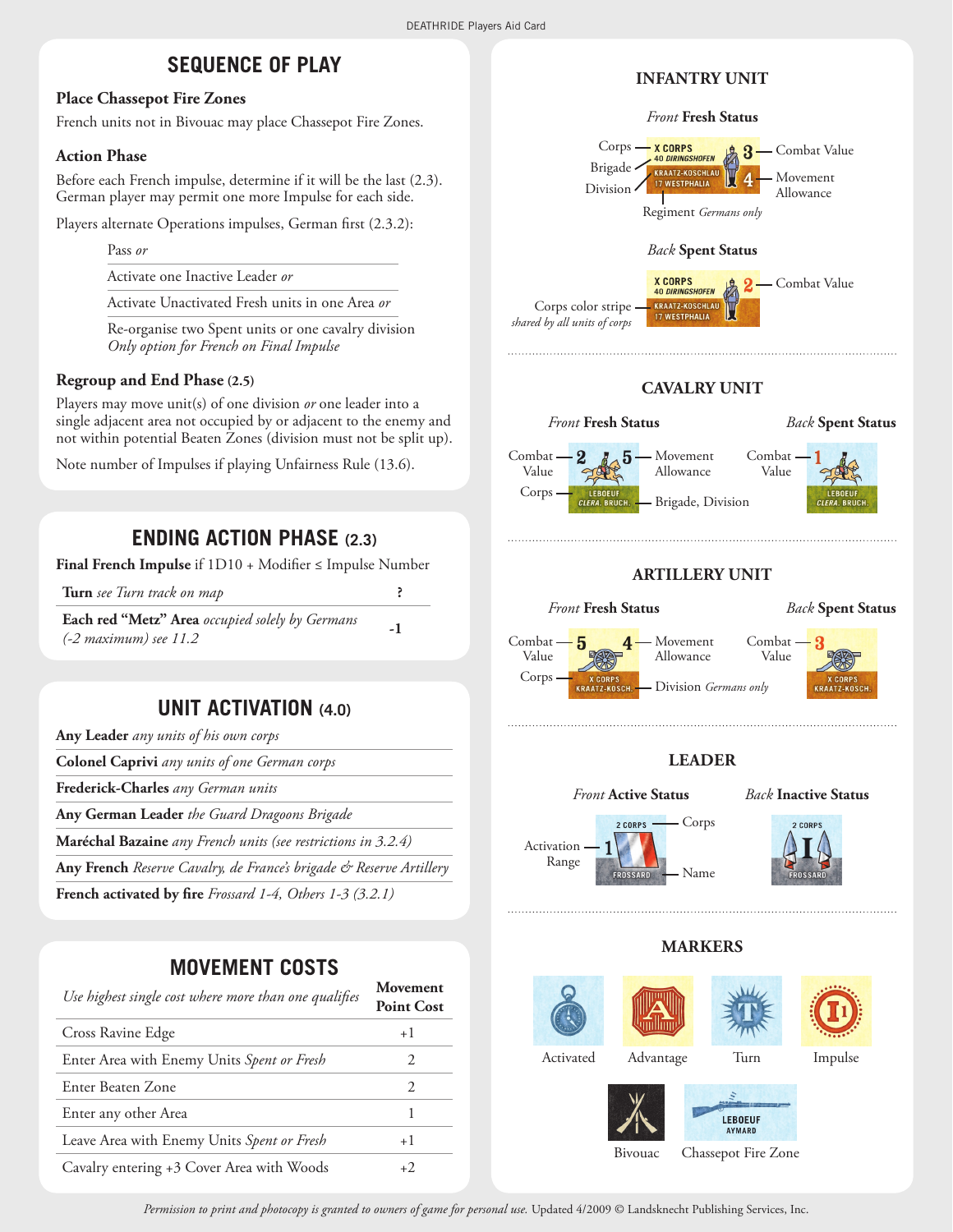Points

## **Bombardment (7.1)**

| <b>ATTACKER VALUE</b> is the sum of the following |                                                                                             |  |
|---------------------------------------------------|---------------------------------------------------------------------------------------------|--|
| Strength                                          | Artillery Factor of <b>one</b> selected unit                                                |  |
| <b>Supports</b>                                   | +2 for each <b>additional</b> artillery unit in Activation<br>Against adjacent targets only |  |
| Range                                             | -2 for every intervening Area between Target and<br>Attacker                                |  |
| <b>Vision</b>                                     | -1 for fire from a +3 Cover Area                                                            |  |
| Chance                                            | $+1D6$                                                                                      |  |

### **TARGET VALUE** is the sum of the following

- **Terrain** 2x Cover *1x Cover if only cavalry*
- **Supports** +2 for each Fresh artillery unit
- **Range** *No Supports for non-adjacent bombardment*

**Chance** +1D6

Flavigny

## if Target Value is **GREATER THAN OR EQUAL TO ATTACKER VALUE**

All attacking units become Spent.

### if Target Value is **less than** Attacker Value

Subtract Target Value from Attacker Value: difference is Casualty Points absorbed by Target (see table). *Attackers are not Spent. Any Target artillery units count as the Lead unit(s).*

# **Terrain Key** *See movement costs, previous page*

| <b>Terrain Type</b> |           | <b>Notes</b>                                                                     |  |
|---------------------|-----------|----------------------------------------------------------------------------------|--|
|                     |           | Prevent exiting of Beaten Zone (5.3.1)                                           |  |
| Hill                |           | Beaten Zone Height Advantage (5.3.3)                                             |  |
|                     |           | Greater Bombardment range (7.1.2)                                                |  |
| Woods               |           | +2 Movement Point cost for cavalry<br>entering +3 Cover Area with Woods          |  |
| Ravine              |           | +1 Movement Point to cross Ravine<br>Cavalry counter-charges may not cross (7.5) |  |
| Clear               | No effect |                                                                                  |  |
| Town                | No effect |                                                                                  |  |

## **casualty points (7.7)**

| Absorbed | <b>FRENCH</b>            | <b>GERMAN</b>            |
|----------|--------------------------|--------------------------|
|          | Retreat unit             | Retreat unit             |
| 1        | Flip Fresh unit to Spent | Flip Fresh unit to Spent |
| 2        | not available            | Eliminate Spent unit     |
| 3        | Eliminate Spent unit     | Eliminate Fresh unit     |
| 4        | Eliminate Fresh unit     | not available            |
|          |                          |                          |

## **rifle fire vs infantry or artillery only (7.2)**

### **Attacker Value** *is the sum of the following*

| Strength        | +4 for lead French unit firing<br>+2 for lead German unit firing                                                            |
|-----------------|-----------------------------------------------------------------------------------------------------------------------------|
| <b>Supports</b> | +2 for each Fresh artillery and French infantry unit<br>+1 for each Fresh German infantry unit                              |
| Range           | +1 for French fire into adjacent Area<br>-3 for French fire at a non-adjacent Area<br>Germans may only engage adjacent Area |
| <b>Vision</b>   | -1 for fire from a +3 Cover Area                                                                                            |
| Chance          | $+1D6$                                                                                                                      |

| <b>TARGET VALUE</b> is the sum of the following |                                                                                                                                            |  |
|-------------------------------------------------|--------------------------------------------------------------------------------------------------------------------------------------------|--|
| <b>Terrain</b>                                  | Cover + Cover again for each whole multiple of 3 attackers                                                                                 |  |
| Strength                                        | +4 for lead French infantry unit +3 if Spent<br>+4 for lead artillery unit +3 if Spent<br>+2 for the lead German infantry unit +1 if Spent |  |
| <b>Supports</b>                                 | +2 for each Fresh artillery unit & French infantry unit<br>+1 for each Fresh German infantry unit                                          |  |
| Range                                           | A non-adjacent Defender does not count Supports                                                                                            |  |
| <b>Vision</b>                                   | -1 for fire from a +3 Cover Area                                                                                                           |  |
| Chance                                          | $+1D6$                                                                                                                                     |  |

#### if Target Value is **greater than** Attacker Value **by more than 1**

Subtract Attacker Value from Target Value: this difference, **minus 1** for each Activated Fresh unit in the Target Area, is the Casualty points absorbed by Attacker. A negative result indicates no losses. *Target not Spent.*

## if Target Value is **WITHIN 1 OF ATTACKER VALUE**

2 Casualty Points each (see table).

## if Target Value is **less than** Attacker Value **by more than 1**

Subtract Target Value from Attacker Value: difference is Casualty points absorbed by Target (see table). *Attackers are not Spent.*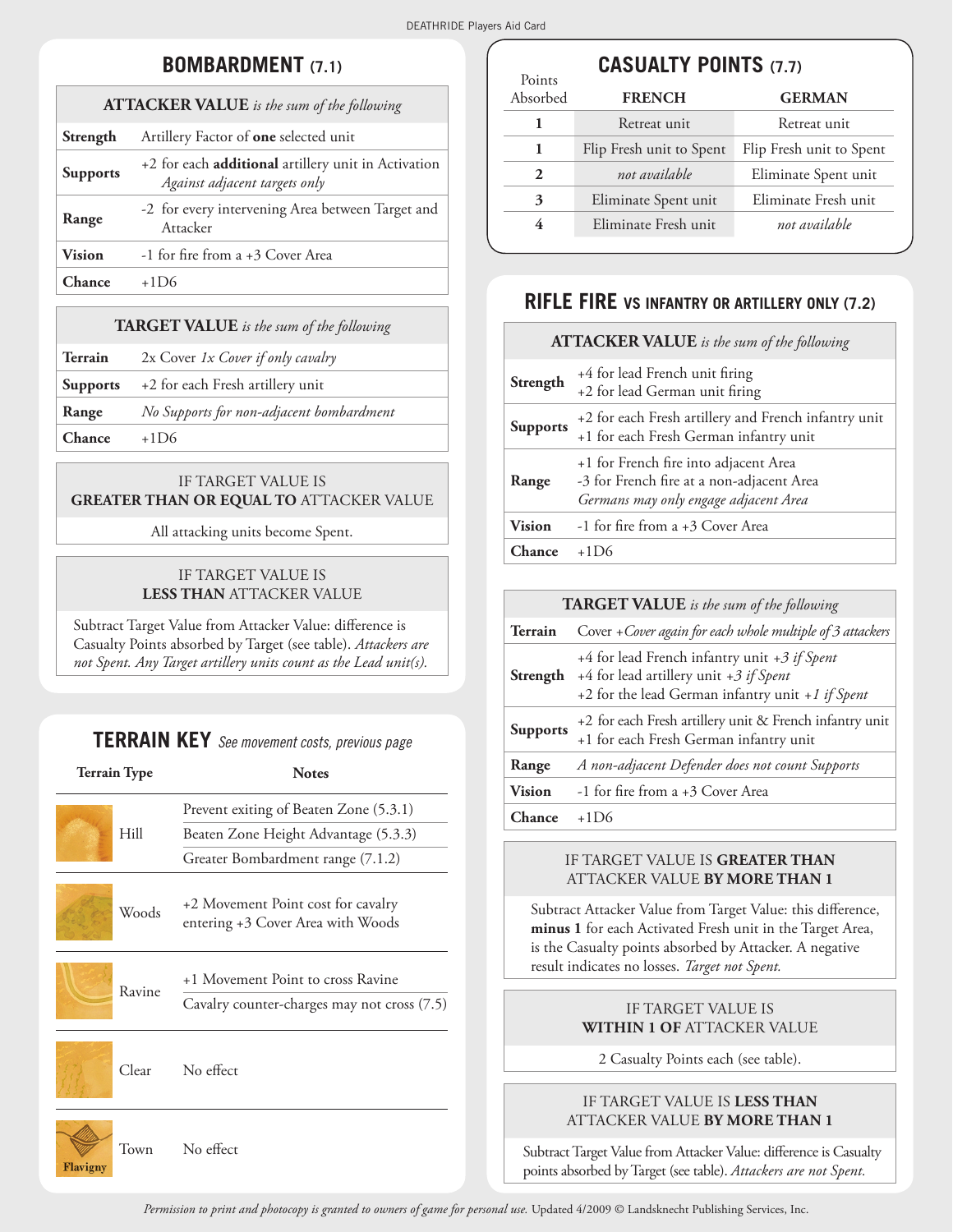## **assaults** *cavalry vs cavalry* **(7.4)**

## **Attacker Value** *is the sum of the following*

| Strength        | Combat value of the <b>one</b> attacking unit |
|-----------------|-----------------------------------------------|
| <b>Supports</b> | +2 for each additional Fresh cavalry unit     |
| <b>Chance</b>   | $+1D6$                                        |

### **TARGET VALUE** is the sum of the following

| Strength        | Combat value of <b>one</b> defending unit                       |
|-----------------|-----------------------------------------------------------------|
| <b>Supports</b> | +2 for each Fresh cavalry unit                                  |
|                 | <b>Beaten Zones</b> +2 for each Beaten Zone exited by attackers |
| Chance          | $+1D6$                                                          |

### if Target Value is **GREATER THAN OR EQUAL TO ATTACKER VALUE**

All attacking units Spent. Lead unit eliminated.

## if Target Value is **less than** Attacker Value

All attacking units Spent. Subtract Target Value from Attacker Value: difference is Casualty Points absorbed by Target (see table).

## **chassepot volley (7.3)**

### **Attacker Value** *is the sum of the following*

|               | <b>Strength</b> $+2$ for each French infantry unit firing             |
|---------------|-----------------------------------------------------------------------|
|               | <b>Numbers</b> +1 for each two combat units in Target <i>round up</i> |
| <b>Vision</b> | -1 for fire from a +3 Cover Area per division                         |
| Chance        | $+1D6$                                                                |

### **TARGET VALUE** is the sum of the following

**Terrain** Cover -1

|        | <b>Strength</b> +1 per combat unit in attack |
|--------|----------------------------------------------|
| Chance | $+1D6$                                       |

## if Target Value is **greater than** Attacker Value

No effect

## if Target Value is **less than or equal to** Attacker Value

Subtract Target Value from Attacker Value: **half** of difference is Casualty Points absorbed by Target (see table). *Attackers are not Spent. Move may continue.*

**IMPORTANT** Casualty Points must be absorbed either: **A)** by Spending or Eliminating Units, retreating none *or* **B)** by retreating all units and then Spending or Eliminating.

## **assaults** *on infantry and artillery* **(7.4)**

### **Attacker Value** *is the sum of the following*

| Strength        | Combat value of one attacking Fresh unit<br>(infantry, artillery or cavalry)                             |
|-----------------|----------------------------------------------------------------------------------------------------------|
| Leader          | +1 if committed                                                                                          |
| <b>Supports</b> | +2 for each additional Fresh infantry and<br>artillery unit<br>+1 for each additional Fresh cavalry unit |
| ``hance         | $+1D6$                                                                                                   |

### **TARGET VALUE** is the sum of the following

| Strength                             | Combat value of <b>one</b> defending unit<br>(infantry or artillery)                                                                                                                        |  |
|--------------------------------------|---------------------------------------------------------------------------------------------------------------------------------------------------------------------------------------------|--|
| Terrain                              | $Cover-1$                                                                                                                                                                                   |  |
| <b>Beaten Zones</b><br>not Chassepot | +1 for each Zone exited by infantry Attackers<br>+2 for each Zone exited by cavalry Attackers                                                                                               |  |
| <b>Supports</b>                      | +1 for each <b>additional</b> Fresh infantry unit<br>+2 for each <b>additional</b> Fresh artillery unit<br>+1/2 per Spent infantry unit vs cavalry only<br>Round up any resulting fractions |  |
| `.hance                              | $+1D6$                                                                                                                                                                                      |  |

#### if Target Value is **greater than** Attacker Value

All attacking units Spent. Deactivate committed attacking Leader. Lead unit eliminated. Unit halts in Area just exited. If cavalry attacking infantry eliminate two attacking units.

### if Target Value is **equal to** Attacker Value

All attacking units Spent. Deactivate committed attacking Leader. 2 Casualty Points absorbed by Attacker (see table).

## if Target Value is **less than** Attacker Value

All attacking units Spent. Subtract Target Value from Attacker Value: difference is Casualty Points absorbed by Target (see table). Infantry CP doubled if attacked by cavalry. If attacking cavalry has value of only 1 or 2 greater than Target, then lead unit eliminated.

## **combat eligibility**

| <b>Combat Type</b>                         | <b>Eligible Units</b>                        |
|--------------------------------------------|----------------------------------------------|
| <b>Artillery Bombardment</b> All artillery |                                              |
| <b>Rifle Fire</b>                          | All infantry                                 |
| <b>Chassepot Volley</b>                    | French infantry exerting Chassepot Fire Zone |
| Move and Assault                           | All infantry and cavalry, German artillery   |